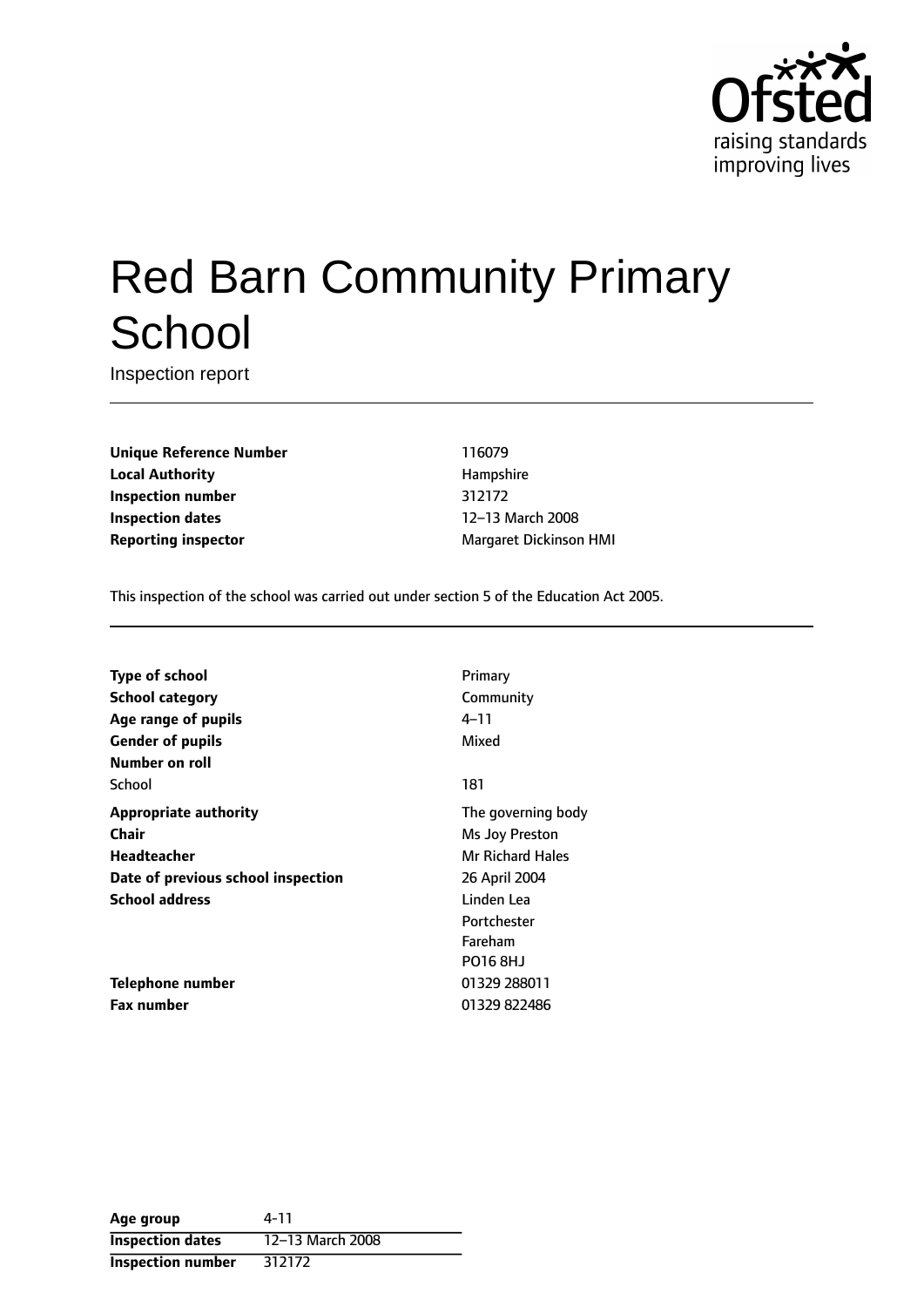.

© Crown copyright 2008

#### Website: www.ofsted.gov.uk

This document may be reproduced in whole or in part for non-commercial educational purposes, provided that the information quoted is reproduced without adaptation and the source and date of publication are stated.

Further copies of this report are obtainable from the school. Under the Education Act 2005, the school must provide a copy of this report free of charge to certain categories of people. A charge not exceeding the full cost of reproduction may be made for any other copies supplied.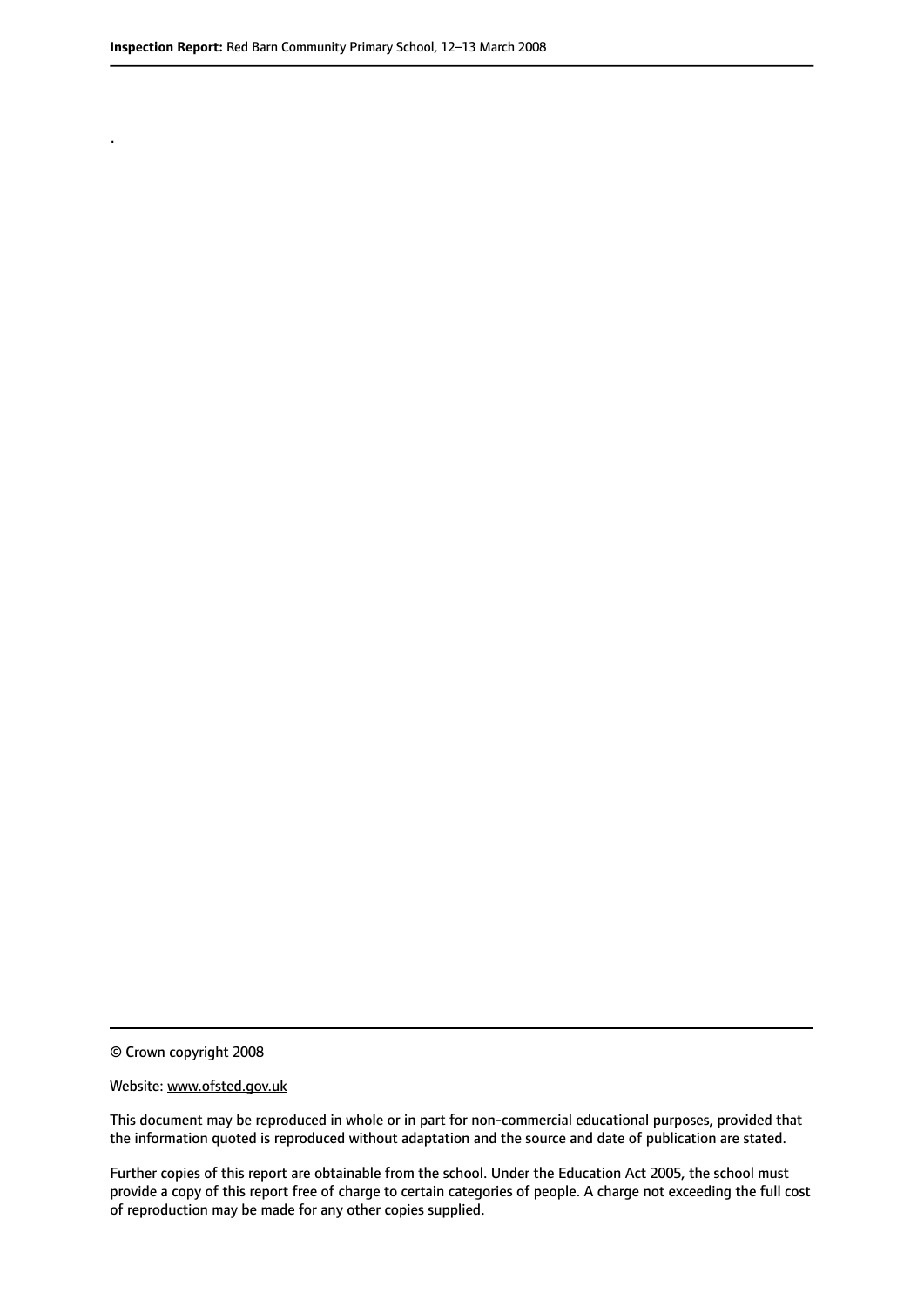# **Introduction**

The inspection was carried out by two of Her Majesty's Inspectors.

## **Description of the school**

Red Barn is a smaller than average primary school. The school draws pupils from both Hampshire and Portsmouth. Pupils come from a range of backgrounds, including private and social housing, and a few pupils come from service families. Far more pupils join and leave the school during the year than is normally found. The proportion of pupils with learning difficulties and/or disabilities is above average. Children enter Reception with skills that are lower than the expectations for this age. The school has an Activemark and is working towards a Healthy Schools Award. Since January 2008, the school has been part of an intensive support programme, led by the local authority, to improve pupils' achievement.

## **Key for inspection grades**

| Grade 1 | Outstanding  |
|---------|--------------|
| Grade 2 | Good         |
| Grade 3 | Satisfactory |
| Grade 4 | Inadequate   |
|         |              |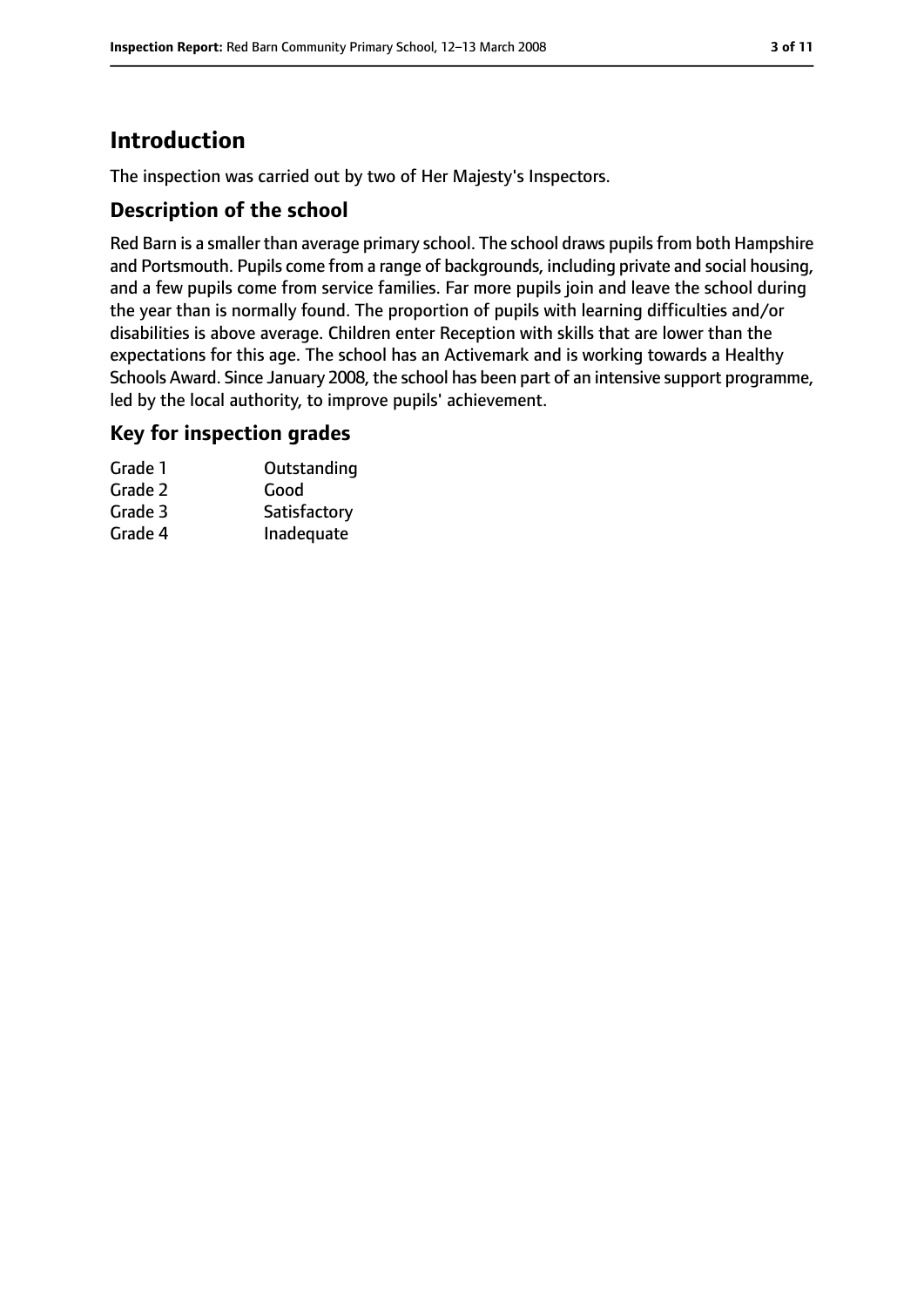# **Overall effectiveness of the school**

#### **Grade: 4**

Red Barn provides a satisfactory standard of education for its pupils but the school's overall effectiveness is inadequate. The headteacher and senior leadership team promote pupils' personal development and well-being successfully. It is a very caring school. Pupils receive good support and enjoy coming to school. Those who join during the school year settle quickly and feel welcome. The pupils also play a part in this through their friendliness and willingness to work happily together. As a result, pupils' personal development is good.

The school's weaknesses lie in pupils' inadequate achievement. Standards have been exceptionally low at Year 2 and Year 6 for several years and pupils have not made enough progress. Standards are improving, particularly in Key Stage 1. Achievement in Key Stage 2 is better than it has been in the past but is not yet adequate in writing and especially mathematics.

The headteacher and senior leadership team have not ensured that pupils' progressis monitored effectively. They have not checked whether pupils are on course to meet their individual targets. Pupils' progress has been tracked for several years. However, it is only this year that the school has used this tracking information effectively to monitor pupils' progress each term and to decide when additional intervention is required. The information is now used increasingly to identify pupils who are unlikely to attain the national expectations and to highlight those who have not made enough progress over the previous year. This has had some impact, for example by helping to improve reading in Year 3, but has not yet led to consistent progress in writing and mathematics in Key Stage 2. The targets set for each pupil in reading, writing and mathematics are geared towards pupils making satisfactory progress. They are not reviewed and raised when a pupil makes better progress than this during the key stage. The weaknesses in tracking progress and setting targets mean few pupils make good progress during Key Stage 2.

Progress is better lower down the school where there has been more success in addressing weaknesses. Pupils who were assessed at the end of Year 2 last year did not make enough progress in mathematics in Years 1 and 2. Senior leaders identified that their progress had been insecure and provided additional support to improve the teaching and learning for pupils. Pupils in Years 1 and 2 are now making satisfactory progress in reading, writing and mathematics and the school's recent assessments show standards are predicted to improve this year.

The school recognises that weaknesses in teaching in the past have affected achievement. Appropriate support has been provided and teaching is now satisfactory with some good features. However, it is not yet consistently good enough to accelerate pupils' progress and raise standards further. Teachers have good relationships with pupils. They are well organised and manage the pupils well. Some of the guided work, when teachers or teaching assistants work with small groups of pupils, is effective. What often prevents teaching from being good is a lack of pace and challenge. Consequently, pupils do not make up lost ground quickly enough in order to reach their potential.

The school's self-evaluation is satisfactory. Senior leaders know the school's strengths and weaknesses and acknowledge that more work needs to be done before achievement is satisfactory. With help from the local authority, systems and processes have been put in place that are starting to have an impact on pupils' progress. Teachers are now much more aware of the pupils who need particular support and guidance, and careful monitoring, to help them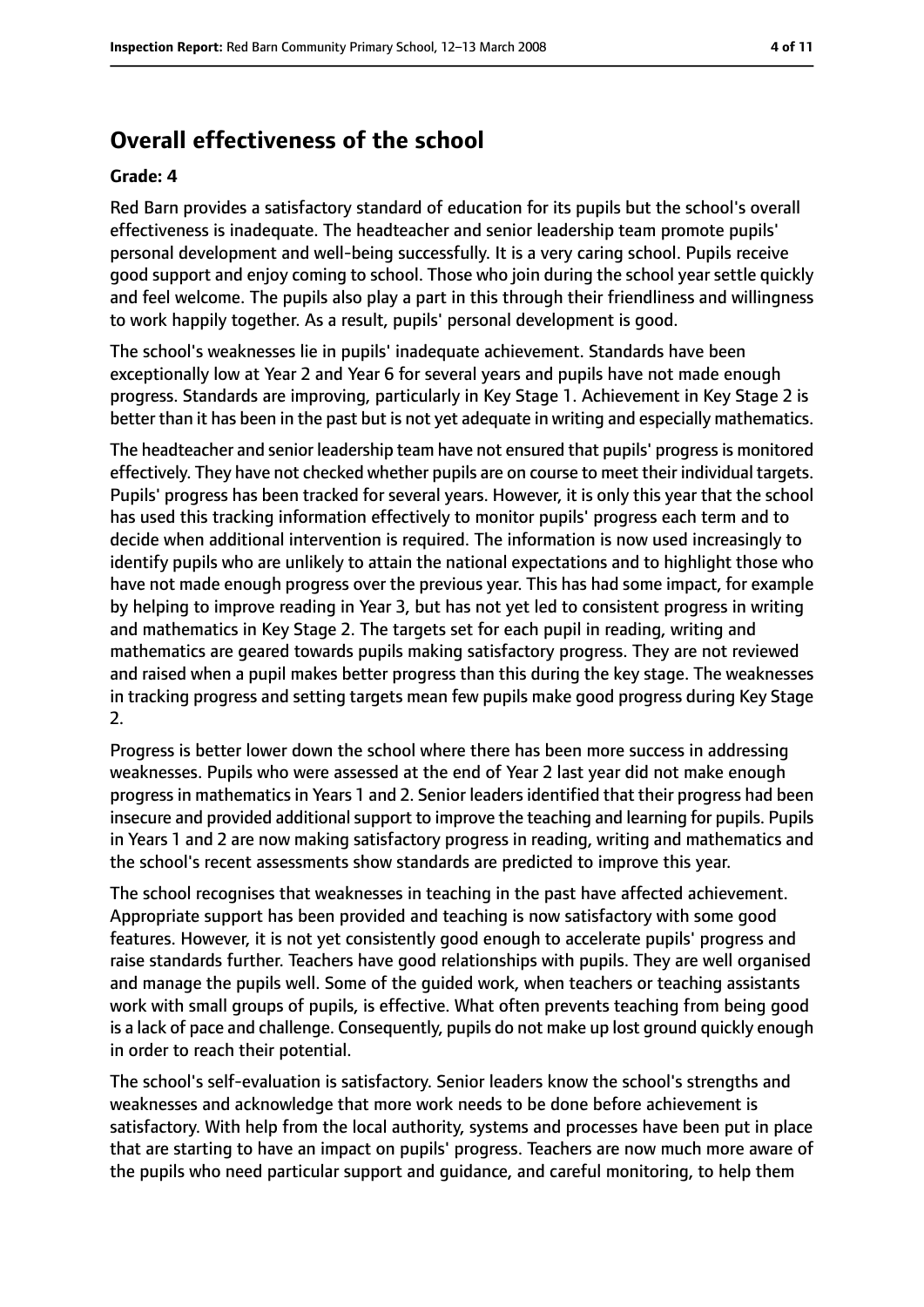reach their targets. The key stage leaders are developing their role in monitoring pupils' progress. This is more successful in Key Stage 1 than Key Stage 2.

The appointment of an experienced chair of governors has strengthened the leadership of the governing body. Governors provide satisfactory challenge for the school. This, together with the successful steps already taken to improve pupils' achievement, shows the school has the capacity to improve.

In accordance with section 13 (3) of the Education Act 2005, Her Majesty's Chief Inspector is of the opinion that this school requires significant improvement, because it is performing significantly less well than in all the circumstances it could reasonably be expected to perform. The school is therefore given a Notice to Improve. Significant improvement is required in relation to the pupils' achievement in writing and mathematics, the quality of teaching, the tracking and monitoring of pupils' progress and the impact of leadership on pupils' achievement.

# **Effectiveness of the Foundation Stage**

#### **Grade: 2**

Children enter Reception with skills below the expectations for children of this age in all areas of learning. Pupils in Year 1 made satisfactory progress during their Reception year. Their standards remained below average when they entered Year 1. Improvements in provision have led to children making good progress this year. The curriculum is planned well to cater for learning across all areas. The school recognises that outdoor learning is less developed and plans are in place to improve this. The teacher provides learning support assistants and helpers with clear guidance on what to do when supporting groups, together with very helpful key questions to promote learning in various ways. There is good attention to giving children a degree of choice, and they respond very well to these opportunities. This develops their social skills, confidence and independence. Staff keep appropriate ongoing records to note the small steps that children make across all six areas of learning. The provision for children in Reception is well led and managed. There are close links with the on-site pre-school to help children make a smooth transition. These strengths in provision mean children get a good start in their first year of school.

## **What the school should do to improve further**

- Improve achievement in writing and mathematics in Key Stage 2.
- Improve the use of tracking and target setting to make sure that all pupils make at least satisfactory progress.
- Ensure that teaching takes greater account of pupils' prior learning and assessments, to promote good learning and achievement.
- Strengthen the effectiveness of the leadership of the headteacher and senior leaders so that they have a greater impact on pupils' achievement and standards.

# **Achievement and standards**

#### **Grade: 4**

The headteacher's analysis of test results has rightly identified that pupils have not reached high enough standards over recent years by Year 2 and Year 6. Standards at Year 2 are likely to improve this year although no pupils are predicted to reach the higher Level 3 in reading, writing or mathematics. Pupils have not made enough progress between Years 1 to 6 in the past. This includes pupils with learning difficulties and/or disabilities. The Year 6 test results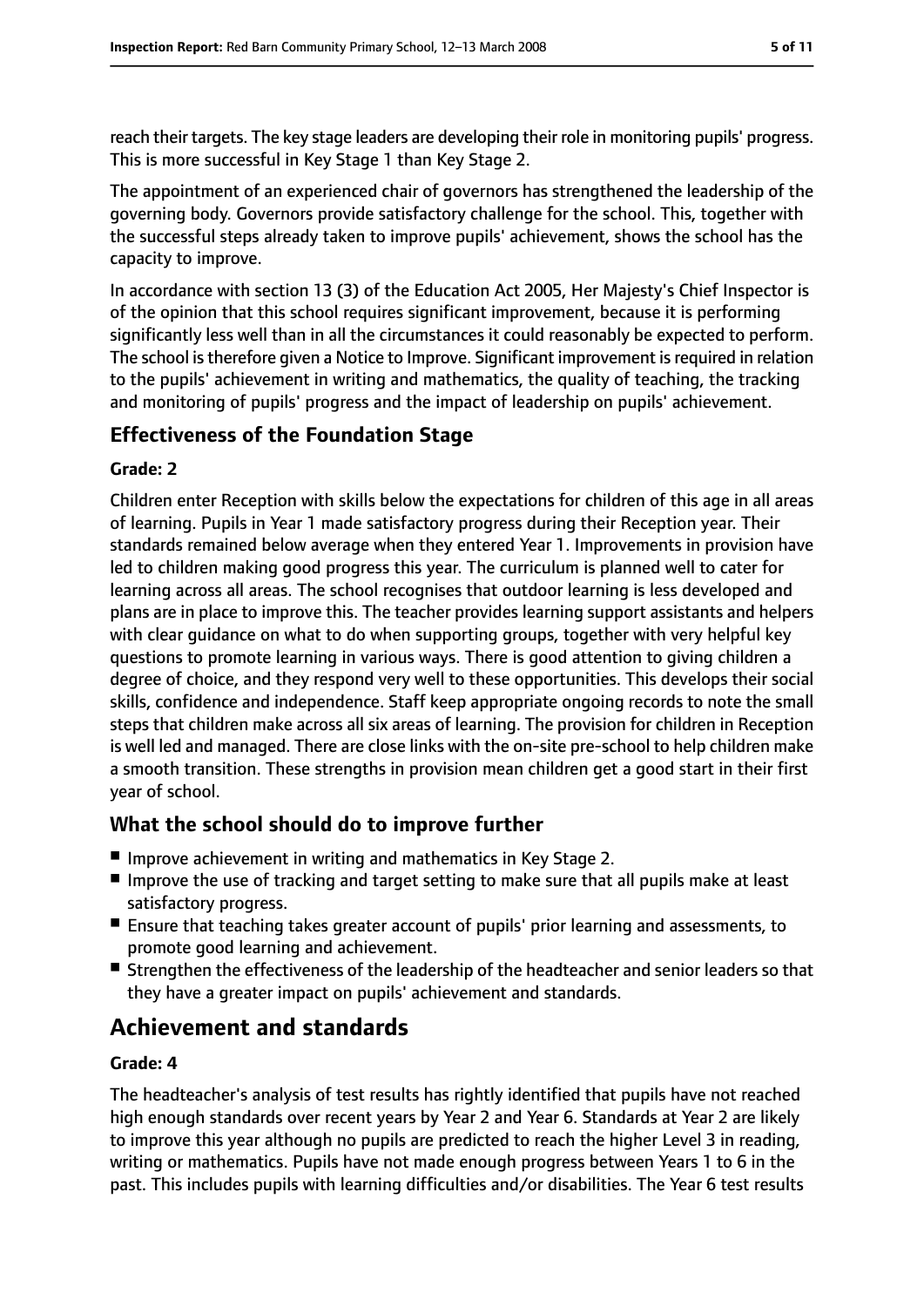improved in 2007 and the trend in improvement is likely to continue this year. However, with the relatively small year groups, and the school's high levels of pupil-mobility, it is important to assess the progress pupils make during their time in school. Too many pupils currently in Year 6, who have been in the school throughout Key Stage 2, are not on track to make the expected progress in writing and mathematics. In many cases, their underachievement dates from earlier in the key stage. Although they made better progress in Year 5, the school's recent assessments show few of these pupils have made good progress overall during Key Stage 2.

# **Personal development and well-being**

#### **Grade: 2**

Pupils are well behaved, polite and considerate. They feel safe and know that adults will support them if they need help. They like the fact that the school isfriendly and say, 'We know everyone'. They report any incidents of bullying are dealt with promptly. Their spiritual, moral, social and cultural development is also good. They take responsibility for themselves and others. Pupils form positive relationships with each other and with adults in the school. The pupils are aware of the importance of healthy eating, but do not always follow this. They make a positive contribution through the school council, developing playground activities, for example, and supporting recycling. The also care about others and contribute to a range of charities. Pupils develop good social and collaborative skills, which help to prepare them for their future lives, but literacy and numeracy skills are not secure enough by the time they leave. Several pupils stated they would like more homework so that they felt ready for secondary school.

# **Quality of provision**

# **Teaching and learning**

## **Grade: 3**

Teachers establish a purposeful learning atmosphere and have good relationships with pupils. They demonstrate and explain things well, often using the interactive whiteboard to good effect. This means pupils are clear what they have to do and they work hard. They concentrate well when working independently and help each other out when they get stuck. Teachers give pupils targets to help them improve their writing and pupils are clear about these and how they can help them. Teaching is promoting satisfactory achievement in Key Stage 1. In both key stages, the pace and challenge tends to slacken when the class is taught as a whole. This leads to some pupils losing concentration. Teaching assistants have more impact on pupils' learning when working in small groups on focused tasks than they do during whole class teaching. Work in books shows more could be expected of pupils, especially in Key Stage 2. In mathematics and writing, planned work does not take enough account of the standards they have already reached to promote good progress.

# **Curriculum and other activities**

#### **Grade: 3**

The curriculum is broad and balanced. It is increasingly well matched to pupils' needs, particularly for pupils who have fallen behind or who have learning difficulties and/or disabilities. The Dragon Club is effective in supporting pupils who are having particular difficulties. Work here supports reading, writing and spelling skills effectively, as well as these pupils' confidence and self-esteem. The curriculum does not promote achievement in writing and mathematics sufficiently in Key Stage 2. It is extended satisfactorily through, for example, French lessons,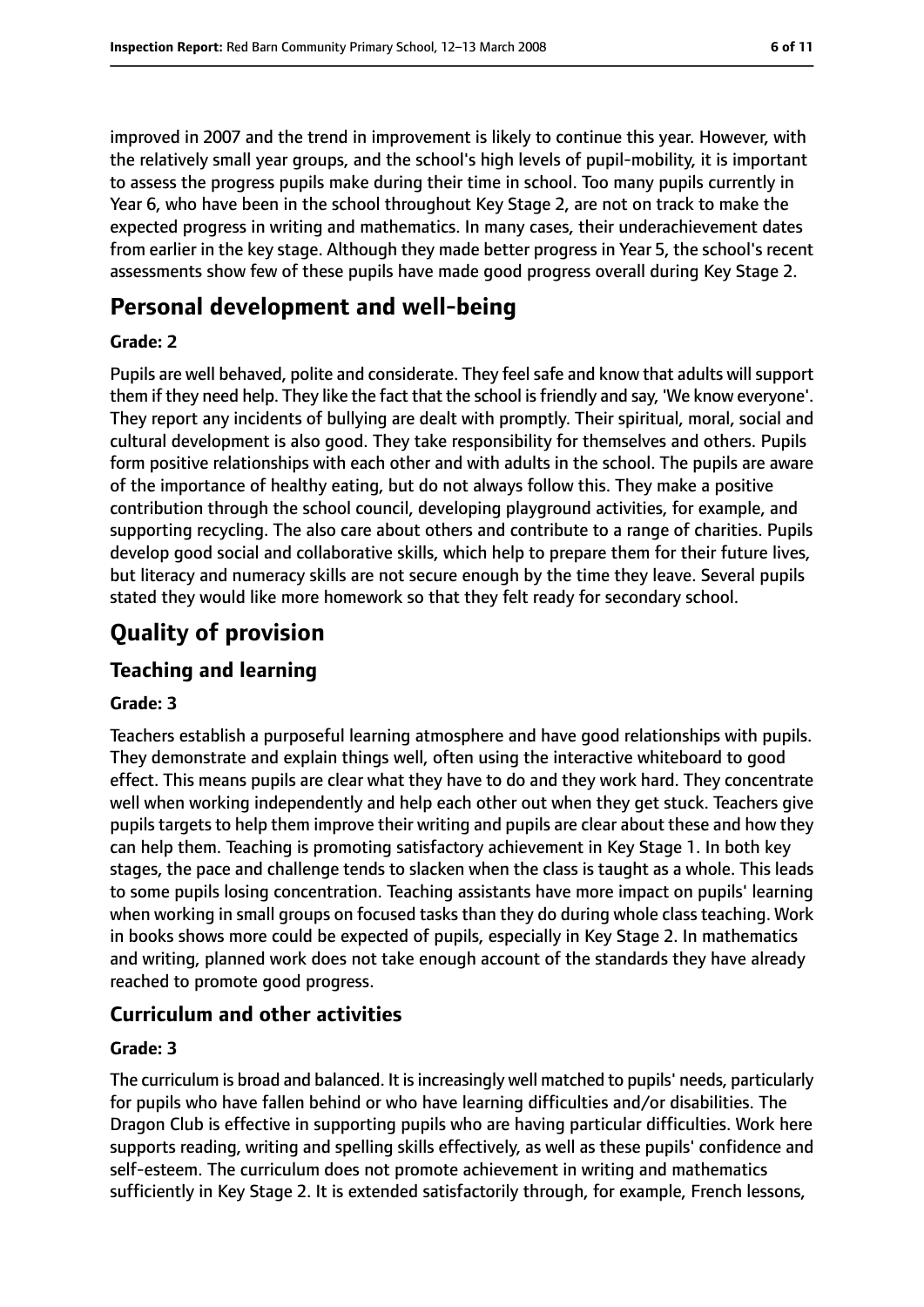sports coaching and instrumental music lessons. The school also provides a range of extra-curricular clubs, which contribute to pupils' social and cultural development. Whilst pupils learn to word-process and develop research skills using the internet, information and communication technology is not used well across the curriculum. Pupils say they would like more opportunities to use computers in subjects such as mathematics and science.

#### **Care, guidance and support**

#### **Grade: 3**

The school works well with other agencies to promote pupils' health and safety and their attendance. Arrangements for the safeguarding of pupils are robust and reviewed regularly. New pupils frequently join the school during the year and the headteacher and staff work hard to ensure that these pupils and their parents feel welcome and valued. The school has improved pupils' behaviour and eliminated exclusions. Pupils who may be particularly vulnerable, or who have emotional and behavioural difficulties, receive good support. Whilst the care, guidance and support provided by the school safeguards pupils' welfare and promotes good personal development, it does not enable pupils to achieve high standards. Pupils know how to improve their work but do not know their current National Curriculum levels of attainment or the levels that teachers are expecting them to reach. Procedures for tracking pupils' progress are in place but are not yet robust orsophisticated enough to enable the school to identify underachievement quickly.

# **Leadership and management**

#### **Grade: 3**

The enjoyment and welfare of pupils is central to the work of the senior leadership team and thisis where the impact of leadership is greatest. The school'sjudgements about its effectiveness are generally accurate. Senior leaders identified that standards should be higher. These have declined since the last inspection but are now improving at both key stages. There has been too little emphasis on pupils' progress and this has been a factor in pupils' underachievement. The senior leadership team and teachers welcome the support programme that the local authority has introduced. Teachers recognise that the new procedures, such as the regular progress reviews, are helping to improve achievement. These have not yet had time to have a full impact on achievement in Key Stage 2. The deputy headteacher is providing helpful support to teachers to improve teaching and learning. Senior leaders acknowledge that they have not evaluated the impact of their actions in order to judge whether they are having a beneficial effect on pupils' achievement and standards. Senior leaders acknowledge some teaching has been inadequate over recent years and they have taken successful steps to improve teaching to consistently satisfactory. Most senior leaders monitor teaching but this is not diagnostic and evaluative enough to improve teaching and learning further, from satisfactory to good.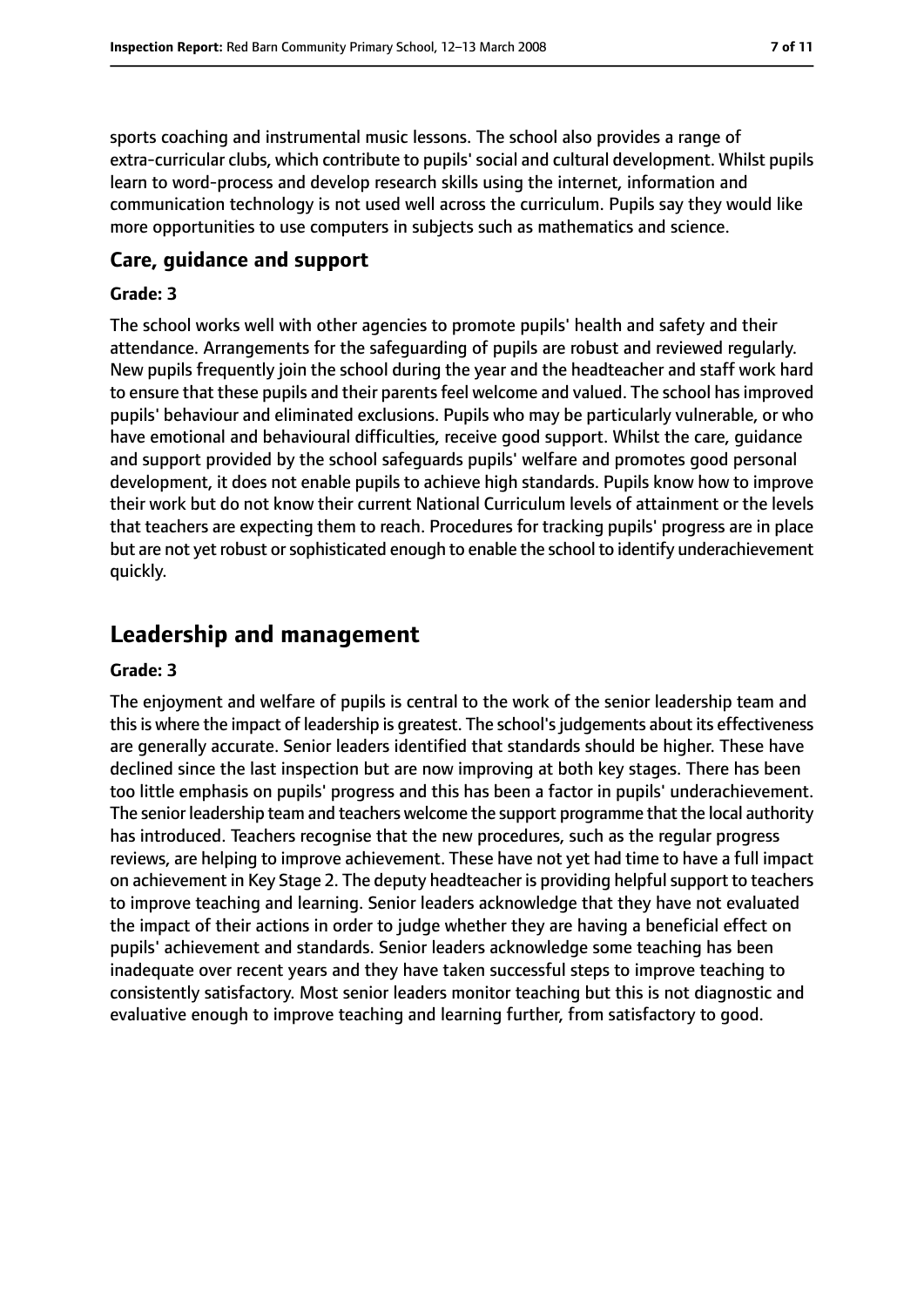**Any complaints about the inspection or the report should be made following the procedures set out in the guidance 'Complaints about school inspection', which is available from Ofsted's website: www.ofsted.gov.uk.**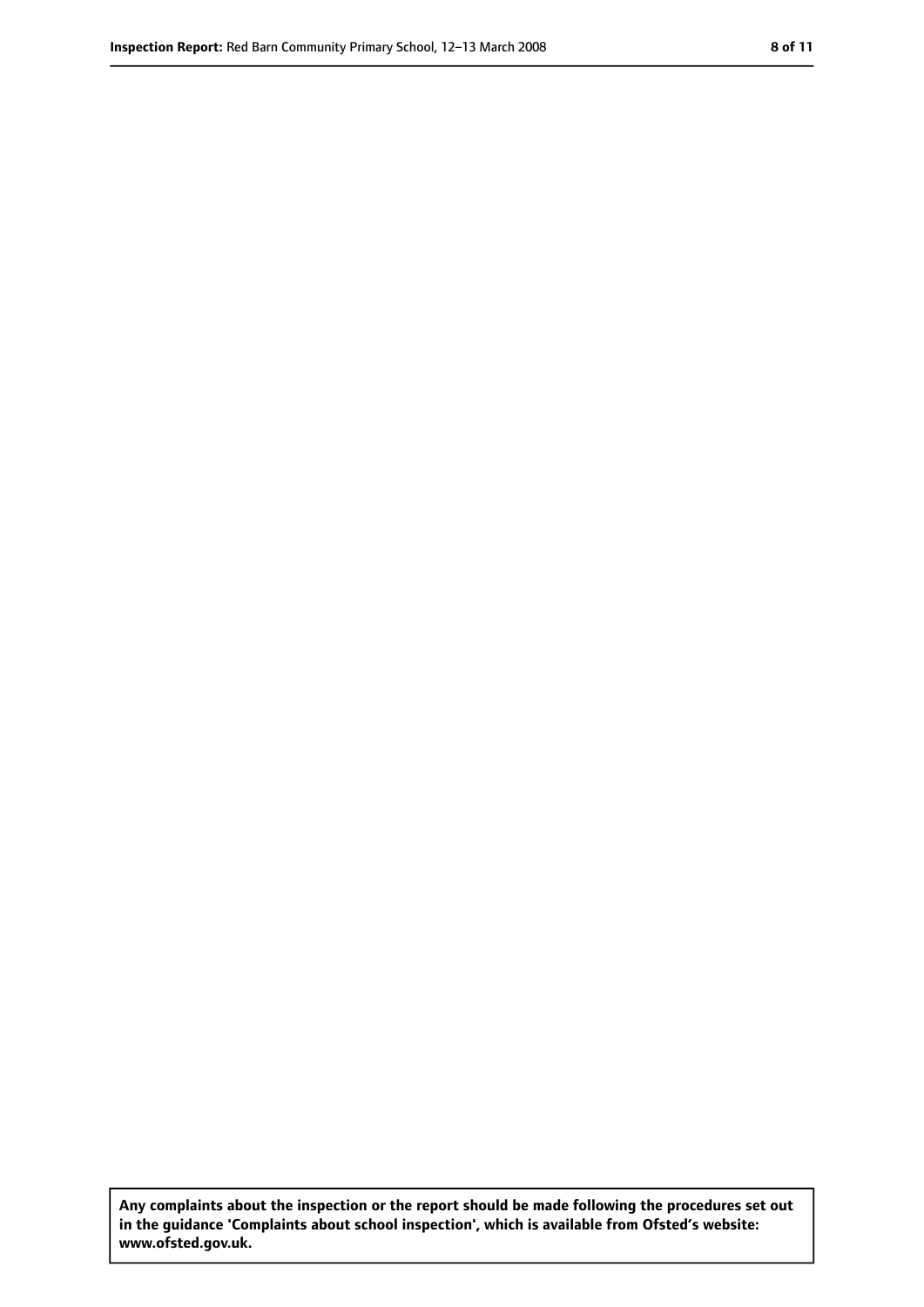# **Inspection judgements**

| $^{\backprime}$ Key to judgements: grade 1 is outstanding, grade 2 good, grade 3 satisfactory, and | School         |
|----------------------------------------------------------------------------------------------------|----------------|
| arade 4 inadequate                                                                                 | <b>Overall</b> |

# **Overall effectiveness**

| How effective, efficient and inclusive is the provision of education, integrated<br>care and any extended services in meeting the needs of learners? | 4         |
|------------------------------------------------------------------------------------------------------------------------------------------------------|-----------|
| Effective steps have been taken to promote improvement since the last<br>inspection                                                                  | <b>No</b> |
| How well does the school work in partnership with others to promote learners'<br>well-being?                                                         |           |
| The effectiveness of the Foundation Stage                                                                                                            |           |
| The capacity to make any necessary improvements                                                                                                      |           |

## **Achievement and standards**

| How well do learners achieve?                                                                               |  |
|-------------------------------------------------------------------------------------------------------------|--|
| The standards <sup>1</sup> reached by learners                                                              |  |
| How well learners make progress, taking account of any significant variations between<br>groups of learners |  |
| How well learners with learning difficulties and disabilities make progress                                 |  |

# **Personal development and well-being**

| How good is the overall personal development and well-being of the<br>learners?                                  |  |
|------------------------------------------------------------------------------------------------------------------|--|
| The extent of learners' spiritual, moral, social and cultural development                                        |  |
| The extent to which learners adopt healthy lifestyles                                                            |  |
| The extent to which learners adopt safe practices                                                                |  |
| How well learners enjoy their education                                                                          |  |
| The attendance of learners                                                                                       |  |
| The behaviour of learners                                                                                        |  |
| The extent to which learners make a positive contribution to the community                                       |  |
| How well learners develop workplace and other skills that will contribute to<br>their future economic well-being |  |

## **The quality of provision**

| How effective are teaching and learning in meeting the full range of the<br>learners' needs?          |  |
|-------------------------------------------------------------------------------------------------------|--|
| How well do the curriculum and other activities meet the range of needs<br>and interests of learners? |  |
| How well are learners cared for, guided and supported?                                                |  |

 $^1$  Grade 1 - Exceptionally and consistently high; Grade 2 - Generally above average with none significantly below average; Grade 3 - Broadly average to below average; Grade 4 - Exceptionally low.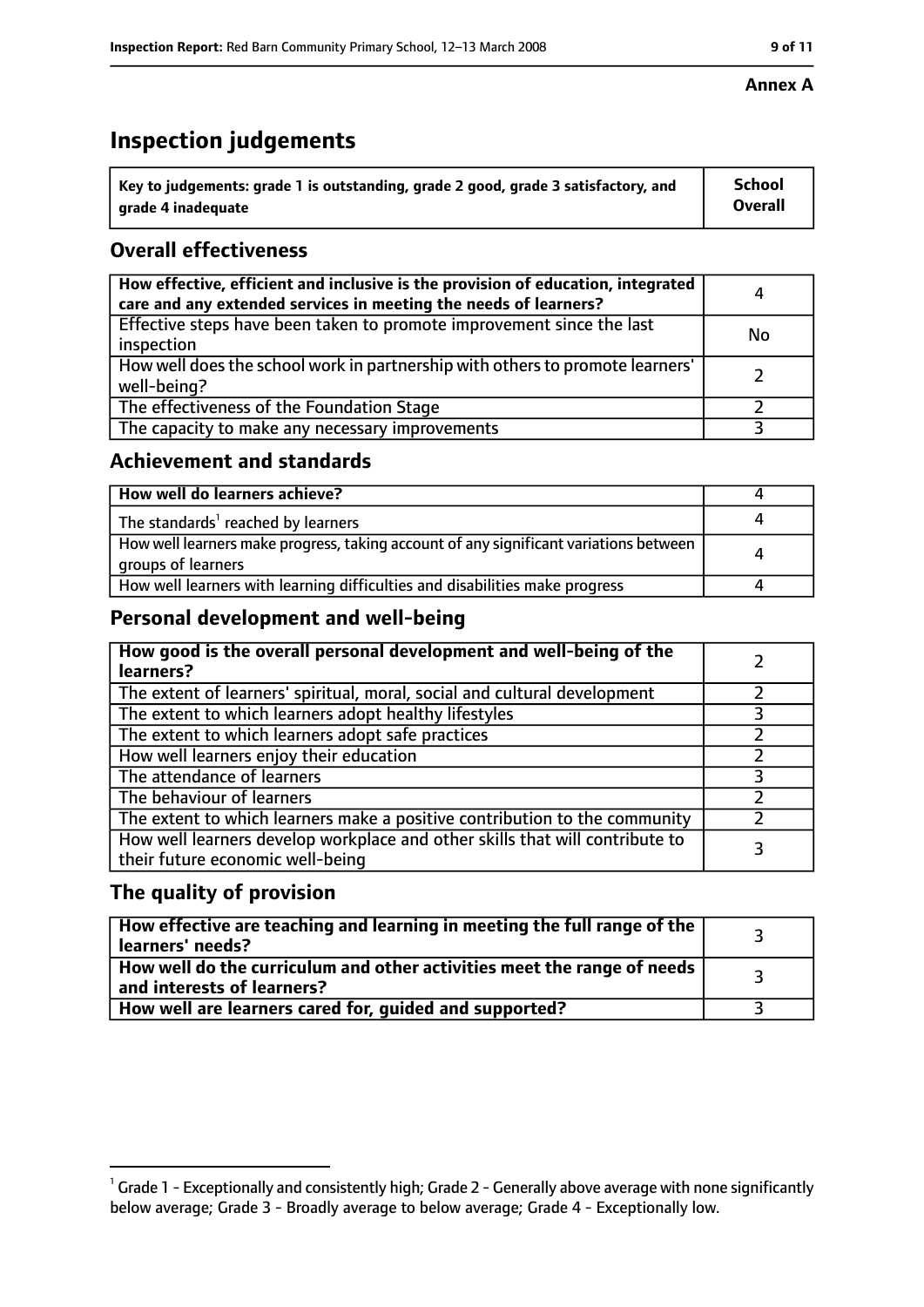#### **Annex A**

# **Leadership and management**

| How effective are leadership and management in raising achievement<br>and supporting all learners?                                              | 3         |
|-------------------------------------------------------------------------------------------------------------------------------------------------|-----------|
| How effectively leaders and managers at all levels set clear direction leading<br>to improvement and promote high quality of care and education |           |
| How effectively leaders and managers use challenging targets to raise standards                                                                 | 4         |
| The effectiveness of the school's self-evaluation                                                                                               |           |
| How well equality of opportunity is promoted and discrimination tackled so<br>that all learners achieve as well as they can                     |           |
| How effectively and efficiently resources, including staff, are deployed to<br>achieve value for money                                          | 4         |
| The extent to which governors and other supervisory boards discharge their<br>responsibilities                                                  | 3         |
| Do procedures for safequarding learners meet current government<br>requirements?                                                                | Yes       |
| Does this school require special measures?                                                                                                      | <b>No</b> |
| Does this school require a notice to improve?                                                                                                   | Yes       |